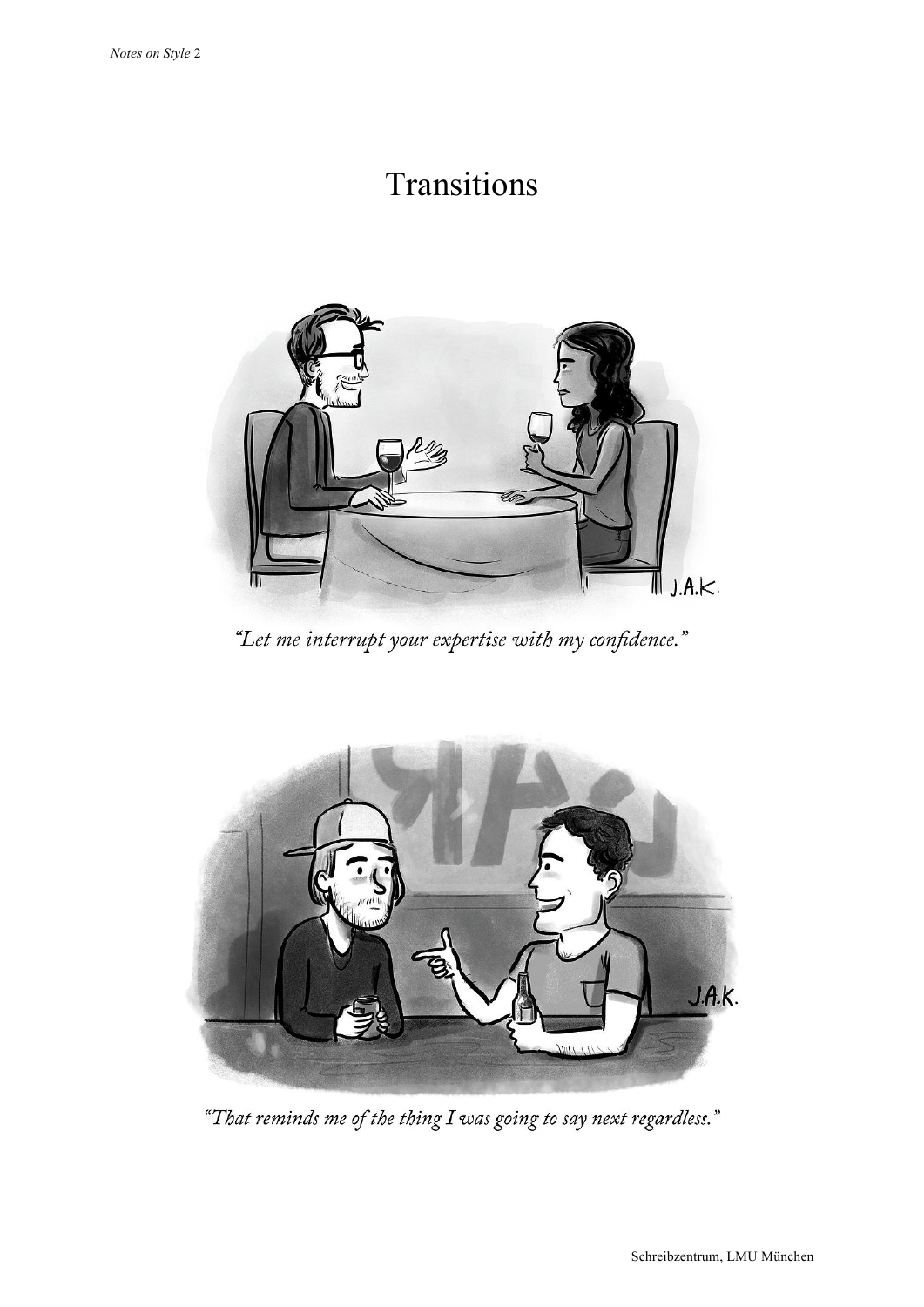## Transitions

#### *Exposition*

Enumeration: to mark in a series; to indicate order; to set out points of an argument

 Ordinal numerals and adverbs *first(ly), second(ly), third(ly), etc.*

#### Ordinal or proponent phrases

#### initial

*in the first place, to begin with, to start with, first and foremost, for one thing, apart from anything else, etc.*

#### medial

 *in the second place, then, next, after that, to continue, furthermore, what is more, moreover, in addition, for one thing, etc.*

#### final

 *finally, lastly, all in all, last but not least, in short, to sum up, by way of conclusion, in conclusion, one final point, etc.*

### Addition and specification: to introduce a point

*in addition, equally, similarly, in the same way, by the same token, also, further, not only ... but also, as well, even, besides, too; in particular, particularly, chiefly, especially, mostly*

#### Exemplification or apposition: to illustrate a point

*for example, for instance, a case in point, to take (quote, cite), a typical case (instance, example), that is, that is to say, by way of illustration (elucidation or example)*

#### Result and inference: to indicate consequence

*consequently, in consequence, as a consequence, as a result, as a result of which, in view of which, in which case, so, thus, therefore, for*

#### Reformulation: to announce that some foregoing expression is to be rephrased *in other words, or rather, to put it another way, differently put, alternatively; as it were, so to speak, if you will*

#### Disjunction, enlargement, and transition: to indicate a revised point of view *in fact, indeed, evidently, clearly, of course, admittedly, actually; now, turning to, as for, as far as X is concerned*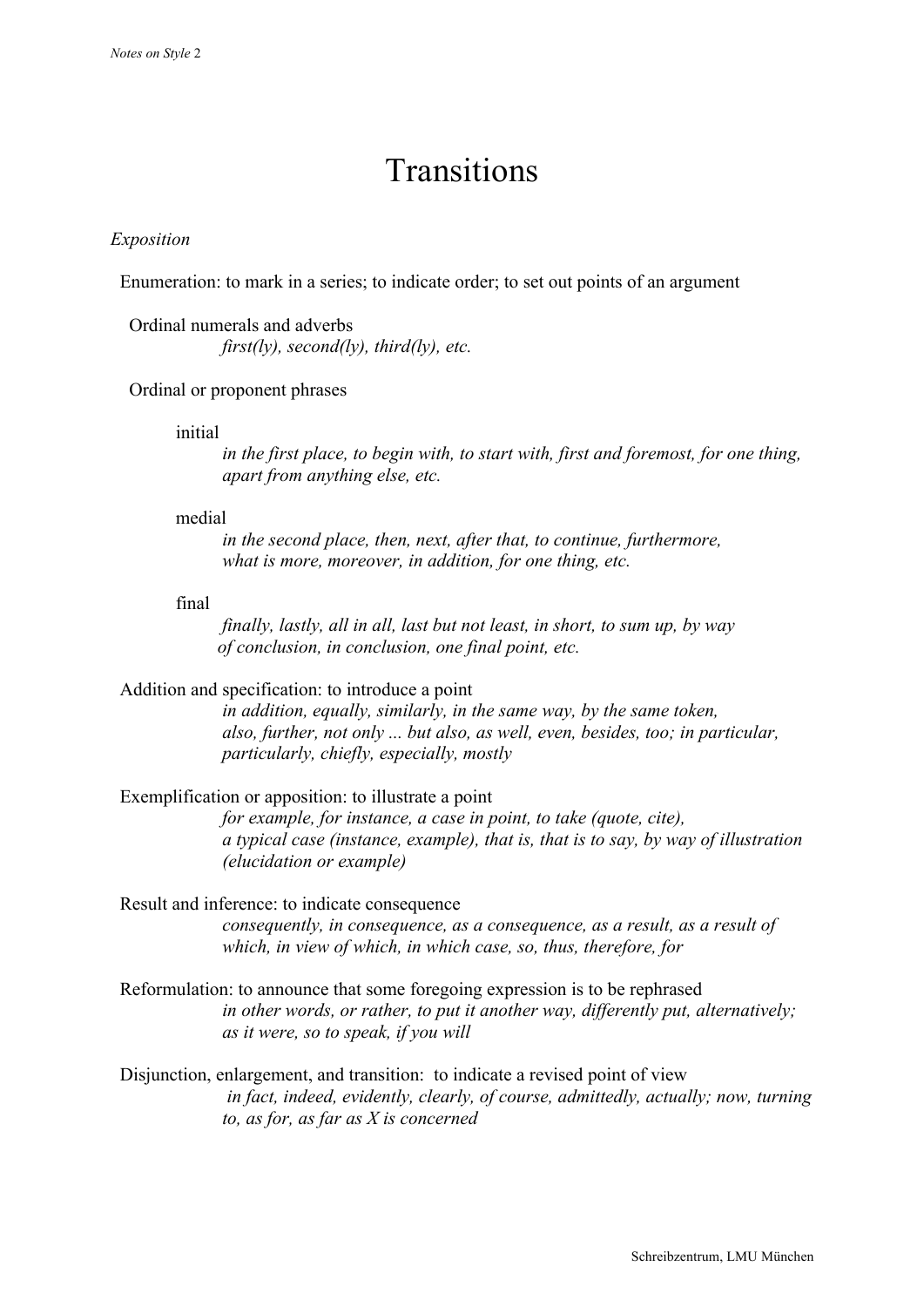### *Interruption*

| Contradictives: to oppose or exclude a foregoing proposition<br>but, on the contrary, on the other hand, against that, instead                                                                   |  |
|--------------------------------------------------------------------------------------------------------------------------------------------------------------------------------------------------|--|
| Contrastives: to countervail an assertion without excluding it<br>nevertheless, notwithstanding, however, yet, still, all the same, for all that; by<br>(in) contrast, looking at it another way |  |
| Concessives: to acknowledge and forestall criticism, objections, and omissions<br>admittedly, assuredly, certainly, naturally, of course, true, it is true, to be sure                           |  |

#### *Time*

### Indicators

*then, just then, at that time, in those days, last Friday, last year, next Easter, in 1978, at the beginning of June, on the stroke of ten, at four o'clock, five months ago, when these events began*

## Relaters

#### Precedence

*until (then), by (then), before (then), hitherto, up to that time, in the preceding months (weeks, days, etc.), in the weeks (months, days, etc.) leading up to, prior to*

*Beginning a narrative: at first, to begin with, at the outset, in the beginning*

## Co-occurrence

*at the same time, in the meantime, meanwhile, simultaneously, at that (very) moment, (even) while (this was going on), as (these events were unfolding), all the while, all along*

#### Subsequence

*subsequently, afterwards, then, next, thereafter, presently, by and by, after a while, later (on), in later days, at a later period, in days to come; in due course, eventually, finally, at last, at length, at the finish, in the long run, in the end*

## Distributors

## Frequency

*frequently, hourly, daily, weekly, monthly, etc.; occasionally, now and then, every so often, again and again, from time to time, as the years go by; day after day, year after year, etc.*

## Duration

*briefly, for some moments, for many years, during those hours; second by second, minute by minute; for days (on end), for hours (on end), for hours (at a stretch), etc.*